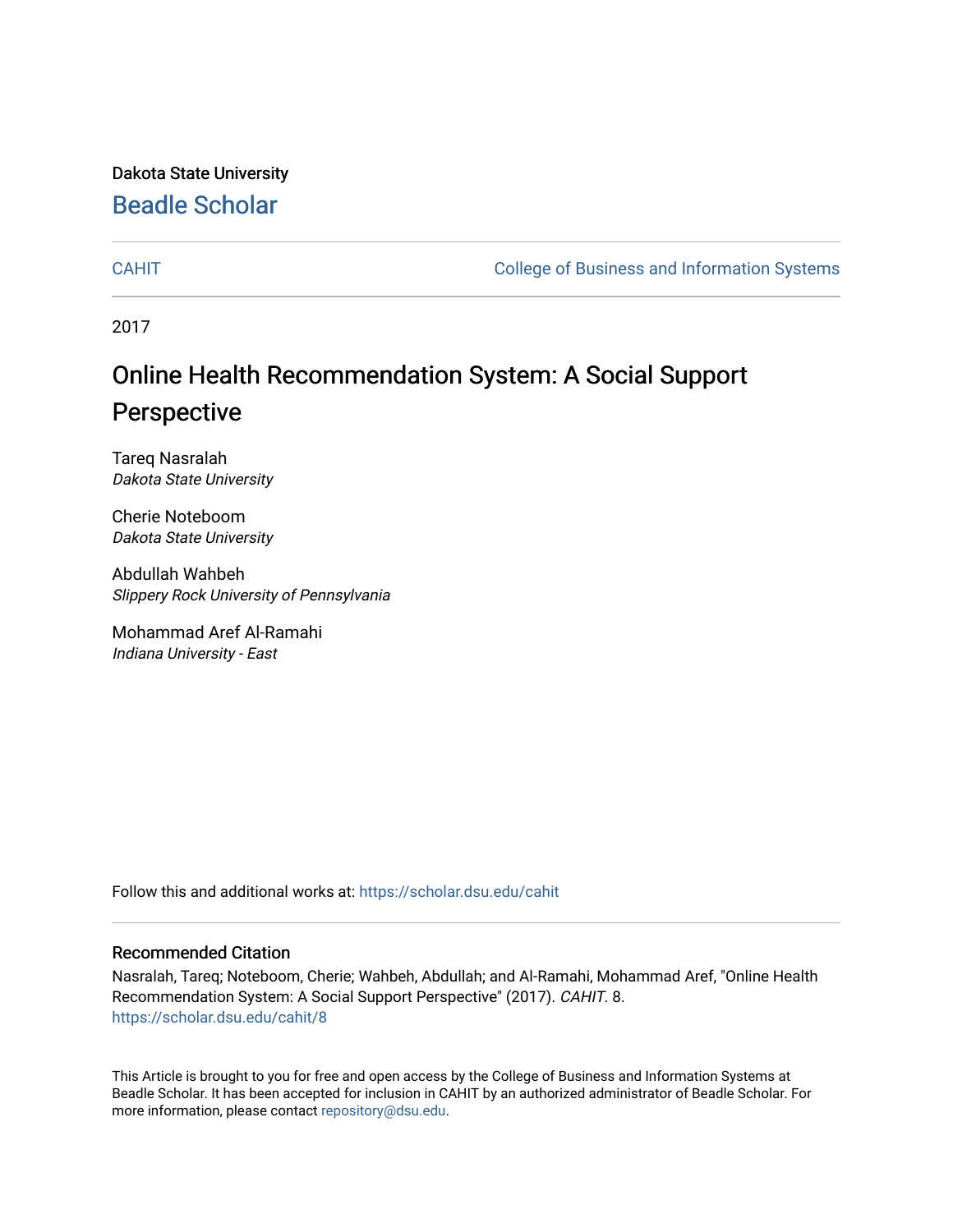### **Dakota State University [Beadle Scholar](https://scholar.dsu.edu?utm_source=scholar.dsu.edu%2Fbispapers%2F11&utm_medium=PDF&utm_campaign=PDFCoverPages)**

[Faculty Research & Publications](https://scholar.dsu.edu/bispapers?utm_source=scholar.dsu.edu%2Fbispapers%2F11&utm_medium=PDF&utm_campaign=PDFCoverPages) [College of Business and Information Systems](https://scholar.dsu.edu/biscollege?utm_source=scholar.dsu.edu%2Fbispapers%2F11&utm_medium=PDF&utm_campaign=PDFCoverPages)

2017

# Online Health Recommendation System: A Social Support Perspective

Tareq Nasralah *Dakota State University*

Cherie Noteboom *Dakota State University*

Abdullah Wahbeh *Slippery Rock University of Pennsylvania*

Mohammad Aref Al-Ramahi *Indiana University - East*

Follow this and additional works at: [https://scholar.dsu.edu/bispapers](https://scholar.dsu.edu/bispapers?utm_source=scholar.dsu.edu%2Fbispapers%2F11&utm_medium=PDF&utm_campaign=PDFCoverPages) Part of the [Databases and Information Systems Commons,](http://network.bepress.com/hgg/discipline/145?utm_source=scholar.dsu.edu%2Fbispapers%2F11&utm_medium=PDF&utm_campaign=PDFCoverPages) [Graphics and Human Computer](http://network.bepress.com/hgg/discipline/146?utm_source=scholar.dsu.edu%2Fbispapers%2F11&utm_medium=PDF&utm_campaign=PDFCoverPages) [Interfaces Commons,](http://network.bepress.com/hgg/discipline/146?utm_source=scholar.dsu.edu%2Fbispapers%2F11&utm_medium=PDF&utm_campaign=PDFCoverPages) and the [Software Engineering Commons](http://network.bepress.com/hgg/discipline/150?utm_source=scholar.dsu.edu%2Fbispapers%2F11&utm_medium=PDF&utm_campaign=PDFCoverPages)

### Recommended Citation

Nasralah, Tareq; Noteboom, Cherie; Wahbeh, Abdullah; and Al-Ramahi, Mohammad Aref, "Online Health Recommendation System: A Social Support Perspective" (2017). *Faculty Research & Publications*. 11. [https://scholar.dsu.edu/bispapers/11](https://scholar.dsu.edu/bispapers/11?utm_source=scholar.dsu.edu%2Fbispapers%2F11&utm_medium=PDF&utm_campaign=PDFCoverPages)

This Conference Proceeding is brought to you for free and open access by the College of Business and Information Systems at Beadle Scholar. It has been accepted for inclusion in Faculty Research & Publications by an authorized administrator of Beadle Scholar. For more information, please contact [repository@dsu.edu.](mailto:repository@dsu.edu)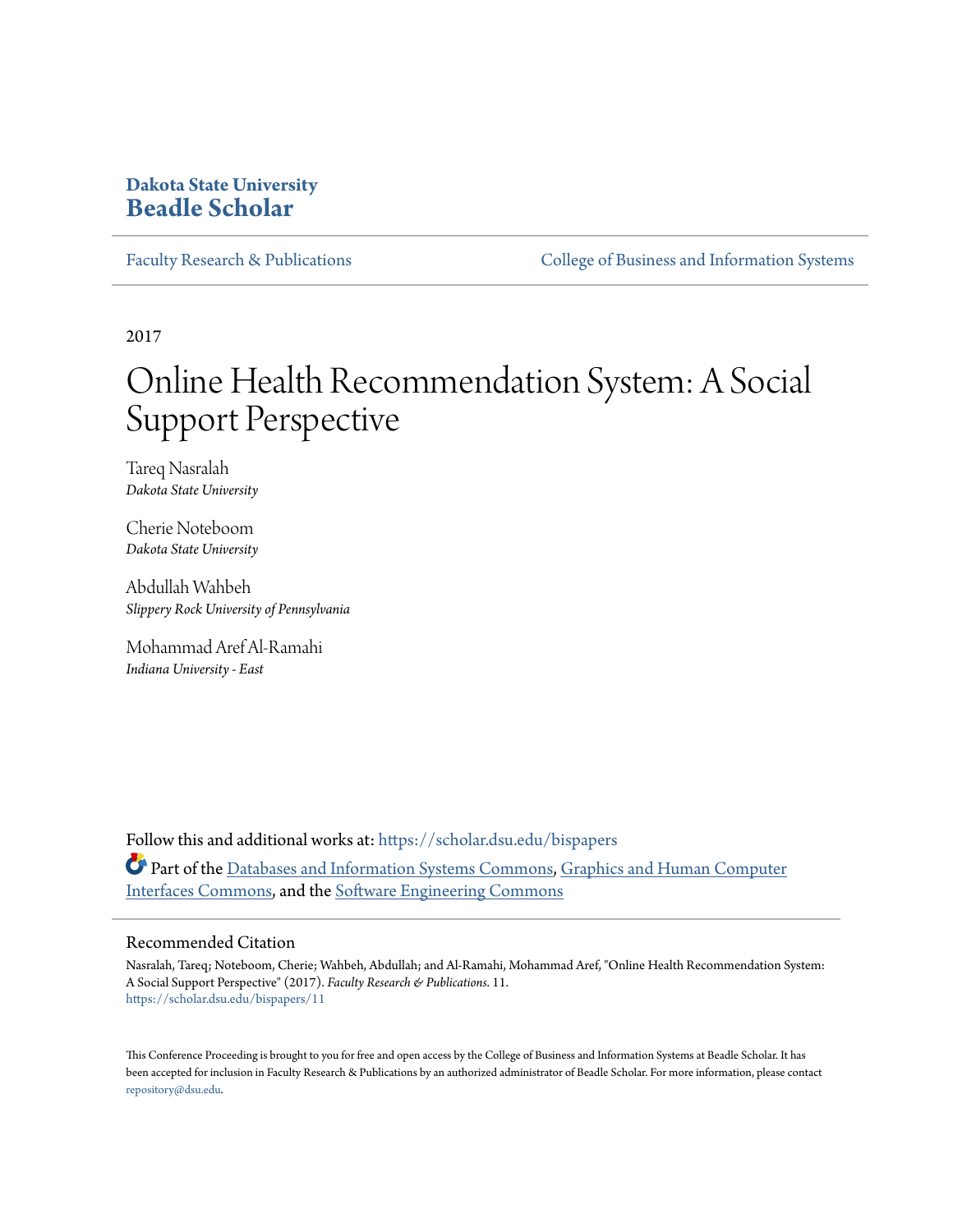### **Association for Information Systems [AIS Electronic Library \(AISeL\)](http://aisel.aisnet.org?utm_source=aisel.aisnet.org%2Fmwais2017%2F7&utm_medium=PDF&utm_campaign=PDFCoverPages)**

[MWAIS 2017 Proceedings](http://aisel.aisnet.org/mwais2017?utm_source=aisel.aisnet.org%2Fmwais2017%2F7&utm_medium=PDF&utm_campaign=PDFCoverPages) and the matrix of the [Midwest \(MWAIS\)](http://aisel.aisnet.org/mwais?utm_source=aisel.aisnet.org%2Fmwais2017%2F7&utm_medium=PDF&utm_campaign=PDFCoverPages)

6-2017

# Online Health Recommendation System: A Social Support Perspective

Tareq Nasralah *Dakota State University*, Tareq.Nasralah@trojans.dsu.edu

Cherie Bakker Noteboom *Dakota State University*, cherie.noteboom@dsu.edu

Abdullah Wahbeh *Slippery Rock University of PA*, Abdullah.wahbeh@sru.edu

Mohammad Aref Al-Ramahi *Indiana University East*, Mohammadarefalramahi@gmail.com

Follow this and additional works at: [http://aisel.aisnet.org/mwais2017](http://aisel.aisnet.org/mwais2017?utm_source=aisel.aisnet.org%2Fmwais2017%2F7&utm_medium=PDF&utm_campaign=PDFCoverPages)

### Recommended Citation

Nasralah, Tareq; Noteboom, Cherie Bakker; Wahbeh, Abdullah; and Al-Ramahi, Mohammad Aref, "Online Health Recommendation System: A Social Support Perspective" (2017). *MWAIS 2017 Proceedings*. 7. [http://aisel.aisnet.org/mwais2017/7](http://aisel.aisnet.org/mwais2017/7?utm_source=aisel.aisnet.org%2Fmwais2017%2F7&utm_medium=PDF&utm_campaign=PDFCoverPages)

This material is brought to you by the Midwest (MWAIS) at AIS Electronic Library (AISeL). It has been accepted for inclusion in MWAIS 2017 Proceedings by an authorized administrator of AIS Electronic Library (AISeL). For more information, please contact [elibrary@aisnet.org](mailto:elibrary@aisnet.org%3E).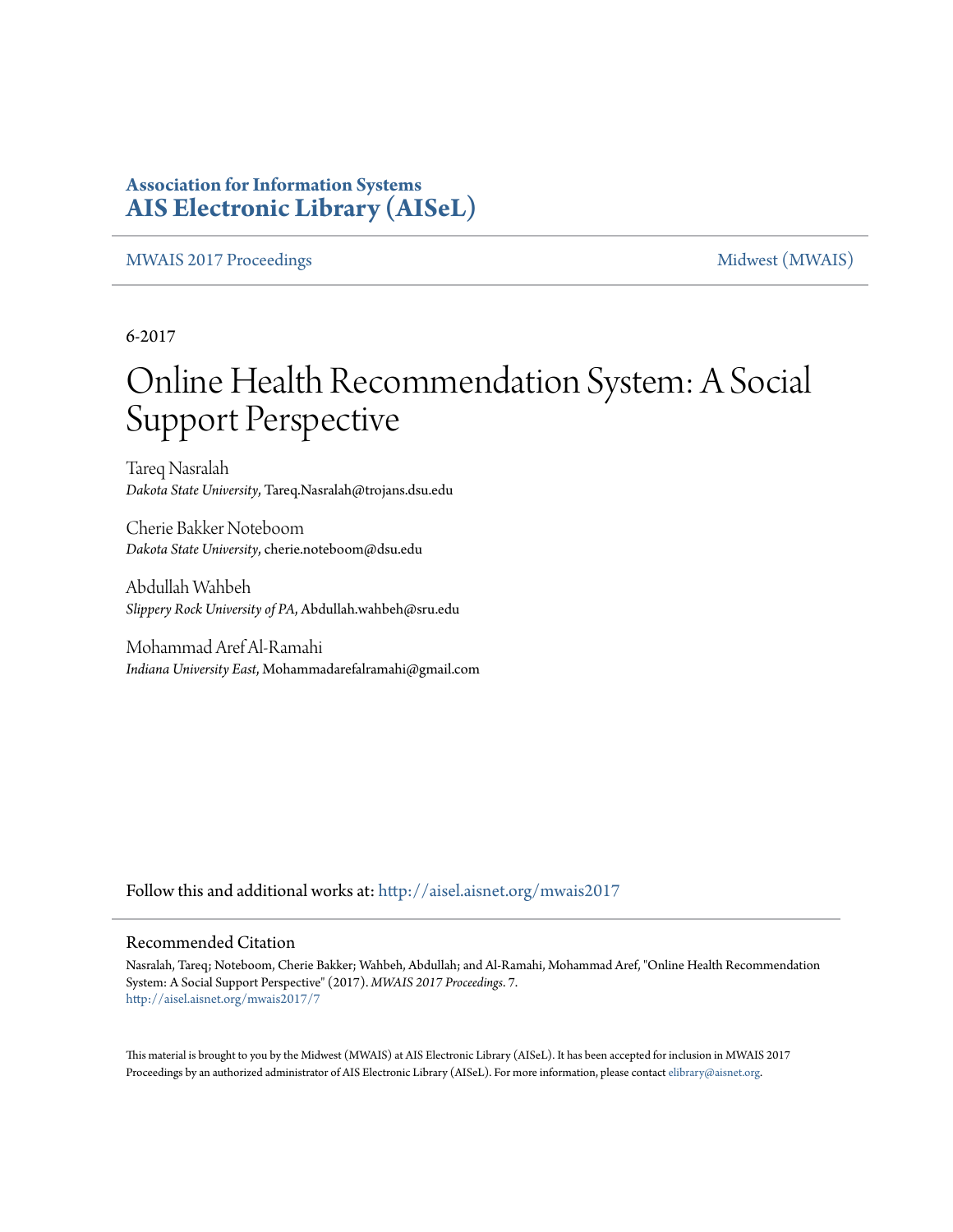## **Online Health Recommendation System: A Social Support Perspective**

**Tareq Nasralah** Dakota State University Tareq.Nasralah@trojans.dsu.edu **Abdullah Wahbeh** Slippery Rock University of PA Abdullah.wahbeh@sru.edu

**Cherie Noteboom** Dakota State University Cherie.Noteboom@dsu.edu **Mohammad Abdel-Rahman (Al-Ramahi)** Indiana University East Mohammadarefalramahi@gmail.com

### **ABSTRACT**

Online Health Communities (OHC) aim to support patients through offer them the opportunities to exchange support with others. However, patients have difficulties and problems locating expertise within the online health communities. In this regard, this study aims to create a patient recommender system to help users locate those with relevant experience and similar health status. Specifically, we aim to leverage the type of online social support users seek to determine the patient health status to build a patient status prediction model. Building the model will help create a peer recommendation system for online support group members to easily locate peers and build a sustainable online health community. Building this type of recommendation system will help patients to effectively interact with other patients who have same health status. Moreover, it will help online health communities in improving the services provided, which in turn will be reflected positively on patient's health status.

### **Keywords**

Online health communities, online social support, recommendation system, support groups.

### **INTRODUCTION**

An online health community (OHC) is defined as an asynchronous online message board system that contains multiple message boards, each of which typically focuses on a single disease, and used by a collection of users who share concerns about common healthcare problems and needs (Fan et al. 2010; Kim and Mrotek 2016). Such communities aim to support patients and health care providers and enable information exchange, and offer support and improve communication in a virtual venue (Demiris 2006). In addition, it provides patients with chronic diseases the opportunities to learn more about their current condition and seek various kinds of online social support. In fact, individuals tend to look up online health related information and connect with patients with similar conditions, share their health status and seek support from their online peers (Wang et al. 2016).

The literature indicates that members of online health communities can achieve better health results by seeking different kinds of support (Abrahamson and Rubin 2012). According to Cutrona and Suhr (1992), Social Support Behavior Code (SSBC) framework, online communities provide users with different kinds of support, including informational support which consist of "practical resources such as objective information, suggestions, advice, and appraisals of situations that helped receivers reduce uncertainty and cope with illness", tangible support which mean willingness to give direct physical assistance, emotional support such as "encouragement, empathy, and sympathy aimed at reducing stress or negative affect", network support which involves broadening recipients' social networks, and esteem support "which help recipients restore self-concept or self-validation" (Oh et al. 2013)

This study addresses the role of online health communities of patients with cancer, and aims at automatically predict patients' cancer stage based on the type of support they seek in such online communities. More specifically, we use content analysis to build a prediction model to help predicting cancer stage (Stage 0, Stage I, Stage II, Stage III, or Stage IV) based on the type of social support (informational, tangible, emotional, network and esteem) patients seek. After determining the cancer stage for the patients, we will feed a peer recommendation system with the patient predicted cancer stage and match the online health forums members with each other depending on their cancer stages. According to Li et al. (2014), friend recommendation measures for online health communities consists of 4 components: network similarity, profile similarity, methods for scoring weight gain related behaviors, and behavior network. In this proposal, the patients' matching measure mainly will depend on their cancer stage and the online social support seeking.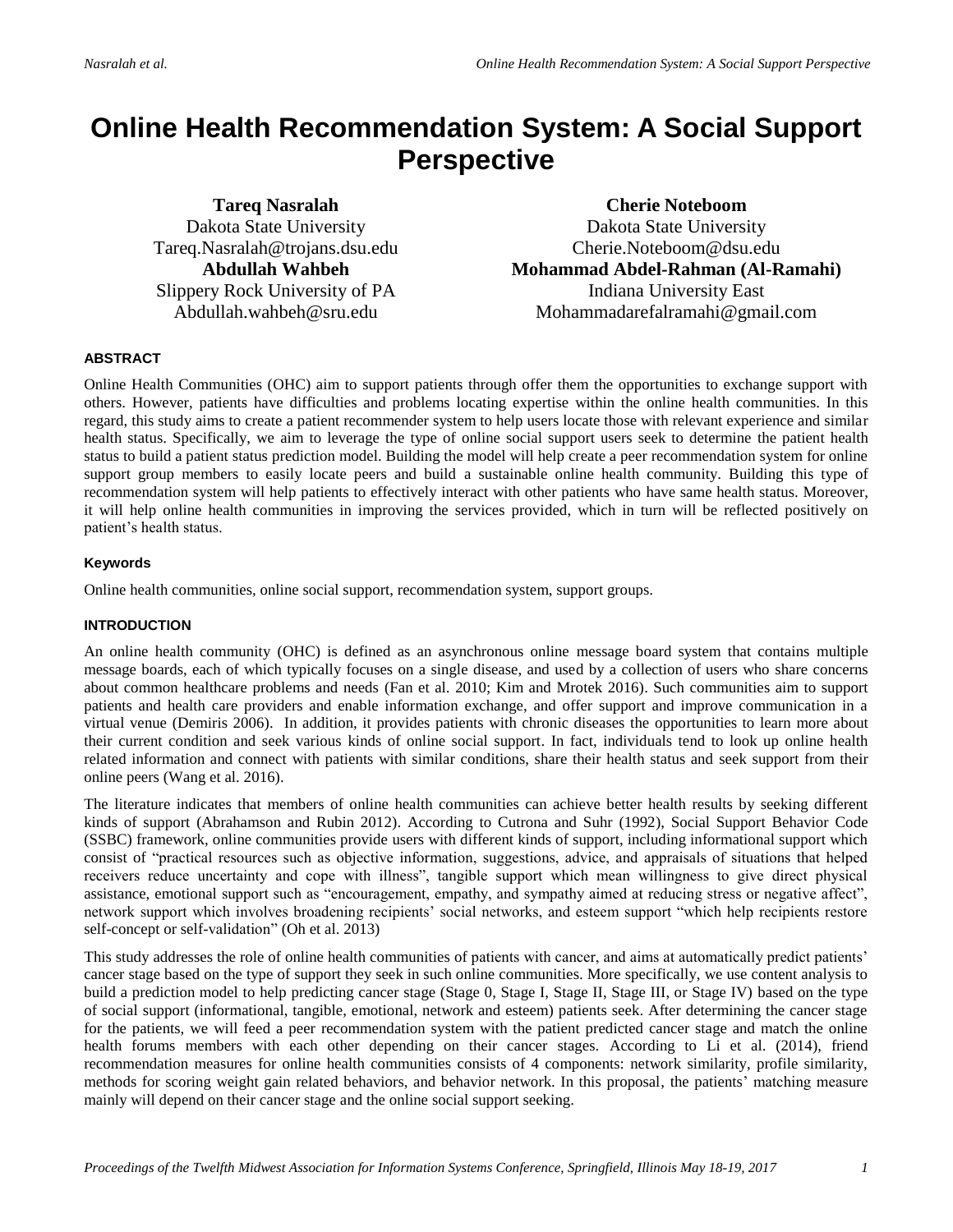### **LITERATURE REVIEW**

Many studies have investigated online communities of practice in general (e.g., López et al. 2015) and many others have studied online communities of practice related to a specific domain (e.g., Sherer et al. 2003). Despite the increasing number of studies about online communities of practice within healthcare (e.g., Adams 2010; Civan et al. 2009; Elkin 2008), there has been little empirical work that demonstrates ways patients use online health communities to locate the necessary patients' expertise (Civan et al. 2009). The literature is rich when it comes to locating patients' expertise within a structured and process driven environment such as organizations (McDonald and Ackerman 1998), however, it is not clear how online users locate expertise within a less formal environment such as online health communities.

In this regard and to help patients locate those resources with relevant experience to their health conditions, most of studies adopted either content analysis or network analysis approach. When it comes to network analysis, the focus was on patients' connections with other patients in the online community (Jha and Elhadad 2010). Based on these connections, researchers predict patients' cancer stages based on other patients' current cancer stages. So, the analysis was mainly focused on the structure of the network.

On the other hand, studies that employed content analysis were mainly focused on the disease itself (e.g., Zhao et al. 2014). In this respect, Jha and Elhadad (2010) conducted content analysis to characterize patients' cancer stage based on the information they provide about their current status like size of the tumor and any other health related issues. However, few studies tried to develop a patient recommender system to help online communities' users to locate others with similar health status and conditions.

### **RESEARCH METHODOLOGY**

This study uses content analysis to analyze the content of a cancer related online health community. More specifically, we will analyze the content of patients' threads and try to code the content with the appropriate type of support they are seeking based on the SSBC framework, as well as the stage of the patients' cancer. Based on the analysis, we will build a prediction model that can help predict cancer stage based on the type of social support that patients seek. Based on such model, we will match those with similar stage and condition and develop a peer recommender systems.

The data analytics methods we plan to use are:

- 1. Text mining will be used to extract, transform, and load the content from the target online health community.
- 2. Content analysis will be used to code the extracted information based on the SSBC framework
- 3. Cluster analysis will be used to classify the members into different clusters based on common characteristics, which will help building our recommendation system
- 4. Prediction algorithms, such as regression and decision trees will be used to determine the online social support that the members seeking.



**Figure 1. Framework of the Suggested Peer Recommendation System**

Figure 1 summarize the steps followed to complete the objectives of this research. using an open source web crawler and extractor software, the content of the target online health community will be downloaded into a temporary repository. Data extracted will be stored in a comma separated file format based on the structure of the online health community. Next, the content of the file will be manually analyzed to select a set of features to be used for analysis purposes. Also, content analysis will help code types of supports based on the SSBC framework and cancer stages. The results from the content analysis will